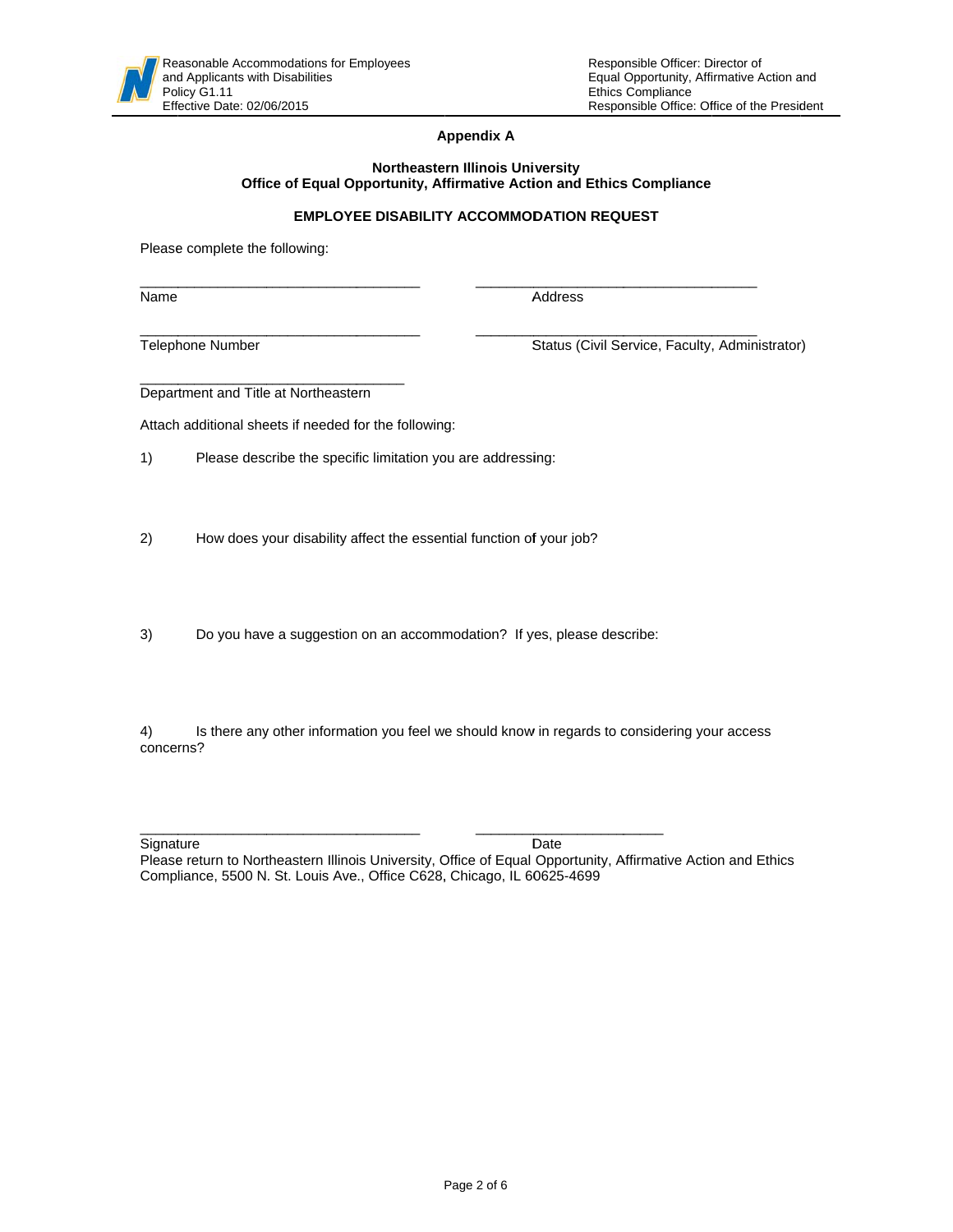**Appendix B** 

# NORTHEASTERN ILLINOIS UNIVERSITY ADA MEDICAL CERTIFICATION FORM

| A. Questions to help determine whether an employee has a disability.                                                                                                                                                                                                                                                                                                                                                                                                                                                                                                                                                                               |            |                 |  |  |
|----------------------------------------------------------------------------------------------------------------------------------------------------------------------------------------------------------------------------------------------------------------------------------------------------------------------------------------------------------------------------------------------------------------------------------------------------------------------------------------------------------------------------------------------------------------------------------------------------------------------------------------------------|------------|-----------------|--|--|
| For reasonable accommodation under the American with Disabilities Act (ADA), an employee has a disability if<br>he or she has an impairment that substantially limits one or more major life activities or a record of such an<br>impairment. The following questions may help determine whether an employee has a disability:                                                                                                                                                                                                                                                                                                                     |            |                 |  |  |
|                                                                                                                                                                                                                                                                                                                                                                                                                                                                                                                                                                                                                                                    |            |                 |  |  |
| Does the employee have a physical or mental impairment?                                                                                                                                                                                                                                                                                                                                                                                                                                                                                                                                                                                            | Yes $\Box$ | $\rm No$ $\Box$ |  |  |
| If yes, what is the impairment?                                                                                                                                                                                                                                                                                                                                                                                                                                                                                                                                                                                                                    |            |                 |  |  |
| Answer the following question based on what limitations the employee has when his or her condition is in an<br>active state and what limitations the employee would have if no mitigating measures were used. Mitigating<br>measures include things such as medication, medical supplies, equipment, hearing aids, mobility devices, the use<br>of assistive technology, reasonable accommodations or auxiliary aids or services, prosthetics, learned behavioral<br>or adaptive neurological modifications, psychotherapy, behavioral therapy, and physical therapy. Mitigating<br>measures do not include ordinary eyeglasses or contact lenses. |            |                 |  |  |
| Does the impairment substantially limit a major life activity as<br>compared to most people in the general population?<br>Note: Does not need to significantly or severely restrict to meet this<br>standard. It may be useful in appropriate cases to consider the<br>condition under which the individual performs the major life activity;<br>the manner in which the individual performs the major life activity;<br>and/or the duration of time it takes the individual to perform the major<br>life activity, or for which the individual can perform the major life<br><i>activity.</i>                                                     | Yes $\Box$ | No $\square$    |  |  |
| If yes, what major life activity(s) (includes major bodily functions) is/are affected?                                                                                                                                                                                                                                                                                                                                                                                                                                                                                                                                                             |            |                 |  |  |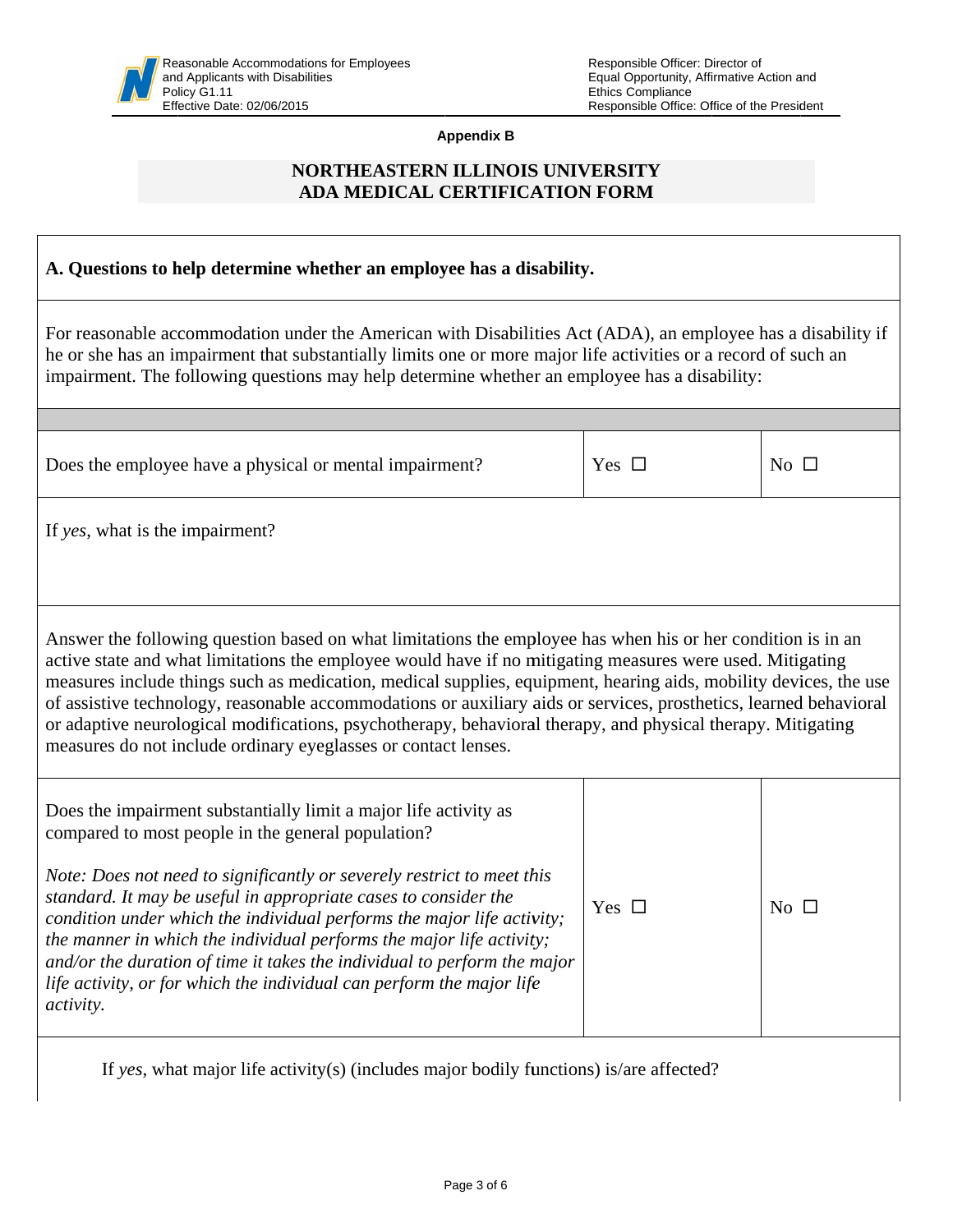| Reasonable Accommodations for Employees<br>and Applicants with Disabilities<br>Policy G1.11<br>Effective Date: 02/06/2015                                                                                                                                                                           |                                                                                                                                            | Responsible Officer: Director of<br>Equal Opportunity, Affirmative Action and<br><b>Ethics Compliance</b><br>Responsible Office: Office of the President                                                                                   |                                                                                           |                                |  |
|-----------------------------------------------------------------------------------------------------------------------------------------------------------------------------------------------------------------------------------------------------------------------------------------------------|--------------------------------------------------------------------------------------------------------------------------------------------|--------------------------------------------------------------------------------------------------------------------------------------------------------------------------------------------------------------------------------------------|-------------------------------------------------------------------------------------------|--------------------------------|--|
| Bending<br>$\Box$<br>Breathing<br>□<br>Caring For Self<br>$\Box$<br>Concentrating<br>Eating<br>$\Box$                                                                                                                                                                                               | $\Box$ Hearing<br><b>Interacting With Others</b><br>$\Box$<br>$\Box$ Learning<br>$\Box$ Lifting<br>$\hfill\Box$<br>Performing Manual Tasks | Reaching<br>Reading<br>Seeing<br>$\Box$<br>Sitting<br>Sleeping<br>$\Box$                                                                                                                                                                   | $\Box$ Speaking<br>$\Box$ Standing<br>$\Box$ Thinking<br>$\Box$ Walking<br>$\Box$ Working | Other:<br>$\Box$<br>(describe) |  |
| Major bodily functions:                                                                                                                                                                                                                                                                             |                                                                                                                                            |                                                                                                                                                                                                                                            |                                                                                           |                                |  |
| <b>Bladder</b><br>ப<br>Bowel<br>ப<br><b>Brain</b><br>ப<br>Cardiovascular<br>ΙI<br>Circulatory<br>ப                                                                                                                                                                                                  | Digestive<br>ப<br>Endocrine<br>ப<br>Genitourinary<br>□<br>$\Box$ Hemic<br>Immune<br>$\Box$                                                 | $\Box$ Lymphatic<br>Reproductive<br>ப<br>$\Box$ Musculoskeletal<br>Respiratory<br>$\Box$<br>Special Sense Organs & Skin<br>$\Box$ Neurological<br>$\Box$<br>$\Box$ Other: (describe)<br>$\Box$ Normal Cell Growth<br>Operation of an Organ |                                                                                           |                                |  |
|                                                                                                                                                                                                                                                                                                     |                                                                                                                                            |                                                                                                                                                                                                                                            |                                                                                           |                                |  |
| B. Questions to help determine whether an accommodation is needed.                                                                                                                                                                                                                                  |                                                                                                                                            |                                                                                                                                                                                                                                            |                                                                                           |                                |  |
| An employee with a disability is entitled to an accommodation only when the accommodation is needed because<br>of the disability. The following questions may help determine whether the requested accommodation is needed<br>because of the disability. Please attach additional sheets as needed. |                                                                                                                                            |                                                                                                                                                                                                                                            |                                                                                           |                                |  |
|                                                                                                                                                                                                                                                                                                     |                                                                                                                                            |                                                                                                                                                                                                                                            |                                                                                           |                                |  |
| What limitation(s) is interfering with job performance or accessing a benefit of employment?                                                                                                                                                                                                        |                                                                                                                                            |                                                                                                                                                                                                                                            |                                                                                           |                                |  |
| What job function(s) or benefits of employment is the employee having trouble performing or accessing because<br>of the limitation(s)?                                                                                                                                                              |                                                                                                                                            |                                                                                                                                                                                                                                            |                                                                                           |                                |  |

How does the employee's limitation(s) interfere with his/her ability to perform the job function(s) or access a benefit of employment?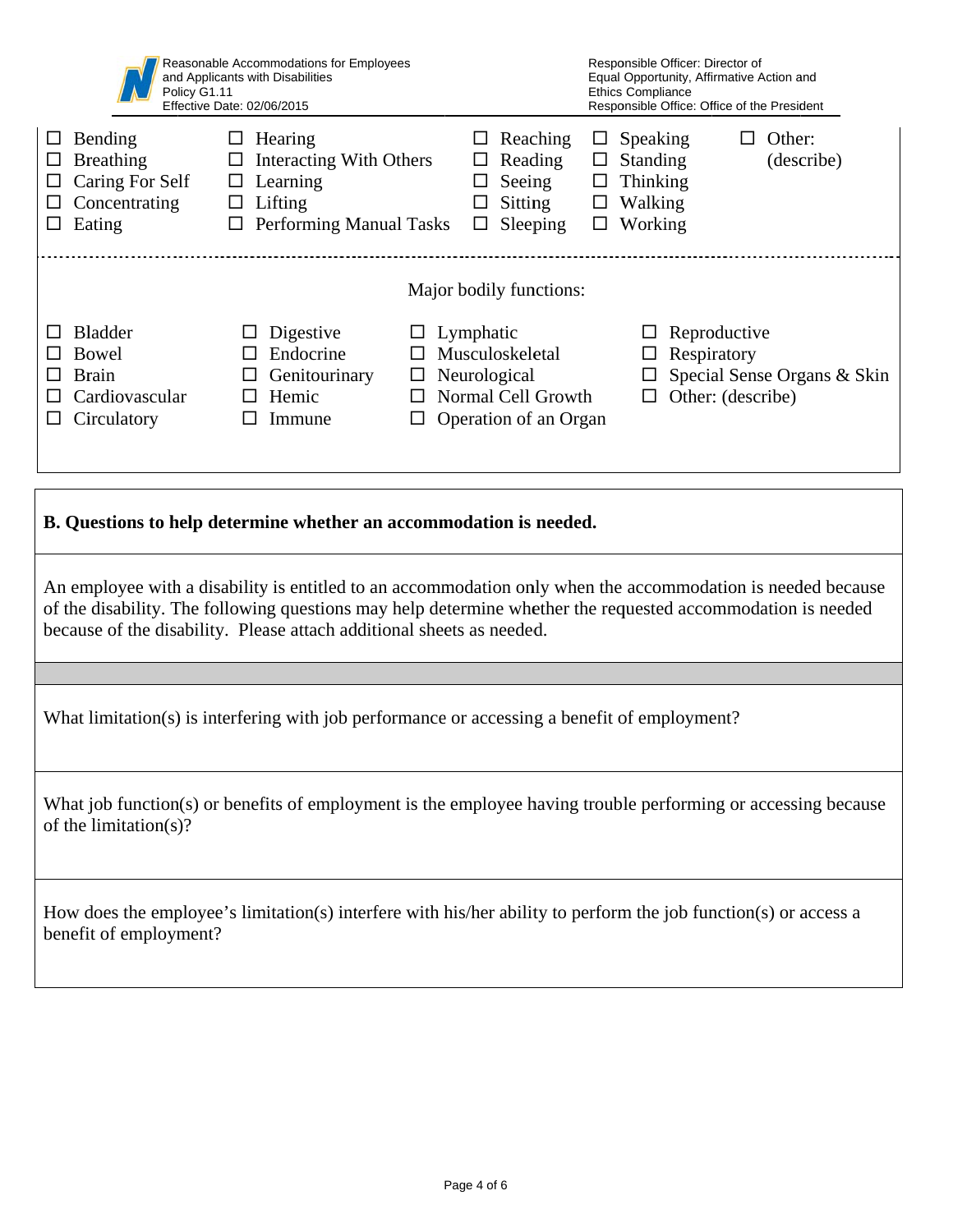## C. Questions to help determine effective accommodation options.

If an employee has a disability and needs an accommodation because of the disability, the employer must provide a reasonable accommodation, unless the accommodation poses an undue hardship. The following questions may help determine effective accommodations:

Do you have any suggestions regarding possible accommodations to improve job performance? If so, what are they?

How would your suggestions improve the employee's job performance?

# D. Other questions or comments.